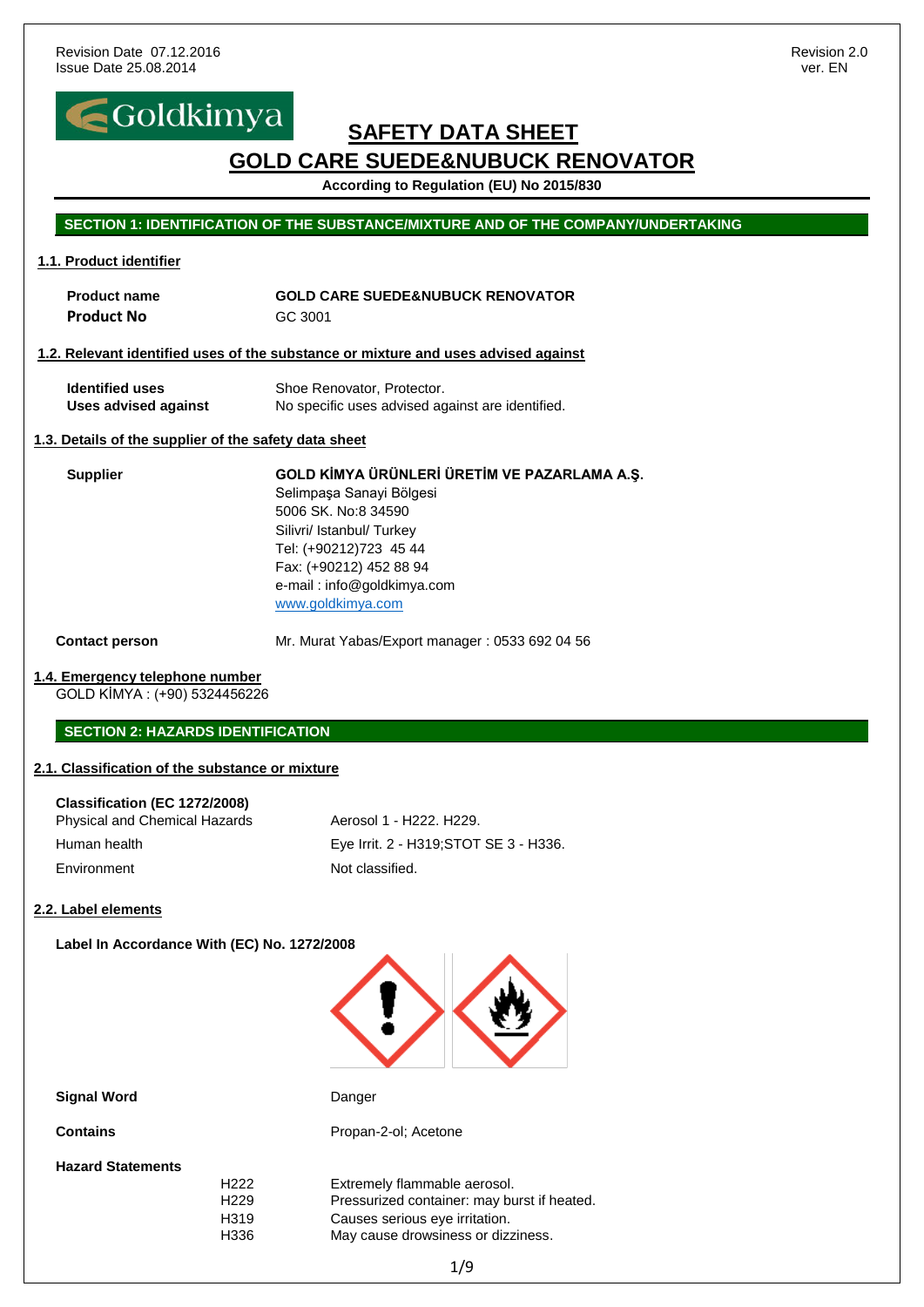**According to Regulation (EU) No 2015/830**

| <b>Precautionary Statements</b> |                                                                             |
|---------------------------------|-----------------------------------------------------------------------------|
| P <sub>102</sub>                | Keep out of reach of children.                                              |
| P <sub>210</sub>                | Keep away from heat/sparks/open flames/hot surfaces. - No smoking.          |
| P <sub>211</sub>                | Do not spray on an open flame or other ignition source.                     |
| P <sub>251</sub>                | Pressurized container: Do not pierce or burn, even after use.               |
| P <sub>260</sub>                | Do not breathe spray.                                                       |
| P305+351+338                    | IF IN EYES: Rinse cautiously with water for several minutes.                |
|                                 | Remove contact lenses, if present and easy to do. Continue rinsing.         |
| P410+P412                       | Protect from sunlight. Do not expose to temperatures exceeding 50 °C/122°F. |
| P <sub>501</sub>                | Dispose of contents/container in accordance with national regulations.      |
|                                 |                                                                             |

#### **2.3. Other hazards**

This product does not contain any PBT or vPvB substances.

#### **SECTION 3: COMPOSITION/INFORMATION ON INGREDIENTS**

#### **3.2. Mixtures**

| <b>Name</b>          | EC No.    | CAS No.  | <b>Content</b> | <b>Classification</b><br>(EC 1272/2008)                                  |
|----------------------|-----------|----------|----------------|--------------------------------------------------------------------------|
| propan-2-ol          | 200-661-7 | 67-63-0  | $30 - 40%$     | Flam. Lig. 2 - H225<br>Eye Irrit. 2 - H319<br>STOT SE 3 - H336           |
| Propane              | 200-827-9 | 74-98-6  | $30 - 50%$     | Flam. Gas 1 - H220                                                       |
| 1-Methoxy-2-Propanol | 203-539-1 | 107-98-2 | $5 - 15%$      | Flam. Liq. 3 - H226<br>STOT SE 3 - H336                                  |
| Acetone              | 200-662-2 | 67-64-1  | $5 - 15%$      | Flam. Lig. 2 - H225<br>EUH066<br>Eye Irrit. 2 - H319<br>STOT SE 3 - H336 |
| Butyl Acetate -norm  | 204-658-1 | 123-86-4 | $<3\%$         | Flam. Lig. 3 - H226<br>EUH066<br>STOT SE 3 - H336                        |

The Full Text for all Hazard Statements are Displayed in Section 16.

#### **Composition Comments**

- The data shown are in accordance with the latest EC Directives.
- See section 8 for WEL.

#### **SECTION 4: FIRST AID MEASURES**

#### **4.1. Description of first aid measures**

#### **General information**

Get medical attention if any discomfort continues.

#### **Inhalation**

No adverse effects are expected under normal conditions. Move the exposed person to fresh air at once. Get medical attention if any discomfort continues.

#### **Ingestion**

Do not induce vomiting. Never give liquid to an unconscious person. Get medical attention if any discomfort continues. Contact physician if larger quantity has been consumed.

#### **Skin contact**

Wash the skin immediately with soap and water. Get medical attention if irritation persists after washing.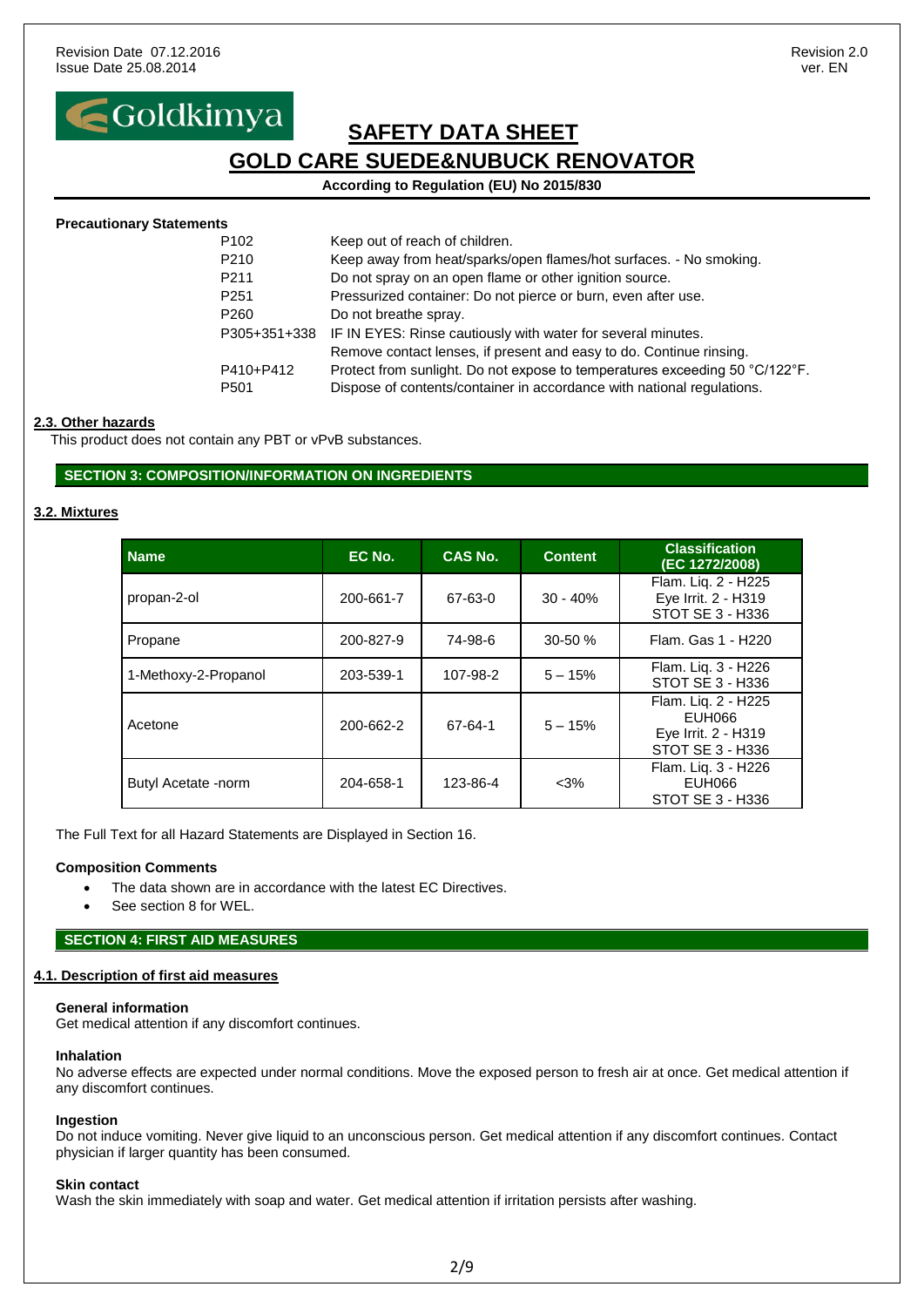## Goldkimya

### **SAFETY DATA SHEET GOLD CARE SUEDE&NUBUCK RENOVATOR**

#### **According to Regulation (EU) No 2015/830**

#### **Eye contact**

Make sure to remove any contact lenses from the eyes before rinsing. Promptly wash eyes with plenty of water while lifting the eye lids. Continue to rinse for at least 15 minutes. Get medical attention if any discomfort continues.

#### **4.2. Most important symptoms and effects, both acute and delayed**

**Inhalation :** Headache. Dizziness. Drowsiness.

**Ingestion** : Nausea, vomiting.

**Skin contact : None known.** 

**Eye contact :** Irritation. May cause redness and/or tearing.

#### **4.3. Indication of any immediate medical attention and special treatment needed**

Treat Symptomatically.

#### **SECTION 5: FIREFIGHTING MEASURES**

#### **5.1. Extinguishing media**

**Extinguishing media : Foam. Carbon dioxide (CO2). Dry chemicals, sand, dolomite etc. Unsuitable extinguishing media :** Direct water jet.

#### **5.2. Special hazards arising from the substance or mixture**

#### **Unusual Fire & Explosion Hazards**

Aerosol cans may explode in a fire. **Specific hazards** When heated and in case of fire, toxic vapours/gases may be formed. Fire creates: Carbon monoxide (CO). Carbon dioxide (CO2).

#### **5.3. Advice for firefighters**

#### **Special Fire Fighting Procedures**

Avoid breathing fire vapours. Keep run-off water out of sewers and water sources. Dike for water control. If risk of water pollution occurs, notify appropriate authorities. Water spray should be used to cool containers.

#### **Protective equipment for fire-fighters**

Self contained breathing apparatus and full protective clothing must be worn in case of fire. Face mask, protective gloves and safety helmet.

#### **SECTION 6: ACCIDENTAL RELEASE MEASURES**

#### **6.1. Personal precautions, protective equipment and emergency procedures**

Wear protective clothing as described in Section 8 of this safety data sheet. Do not smoke, use open fire or other sources of ignition. Avoid inhalation of spray mist and contact with skin and eyes. In case of spills, beware of slippery floors and surfaces.

#### **6.2. Environmental precautions**

Do not discharge into drains, water courses or onto the ground.

#### **6.3. Methods and material for containment and cleaning up**

**Large Spillages:** Wear necessary protective equipment. Remove sources of ignition. Surround spill. Ventilate well. Absorb in vermiculite, dry sand or earth and place into containers. Do not contaminate water sources or sewer. Inform Authorities if large amounts are involved.

**Small Spillages:** Absorb spillage with non-combustible, absorbent material. Ventilate. Transfer to a container for disposal.

#### **6.4. Reference to other sections**

For personal protection, see section 8. See section 11 for additional information on health hazards. For waste disposal, see section 13.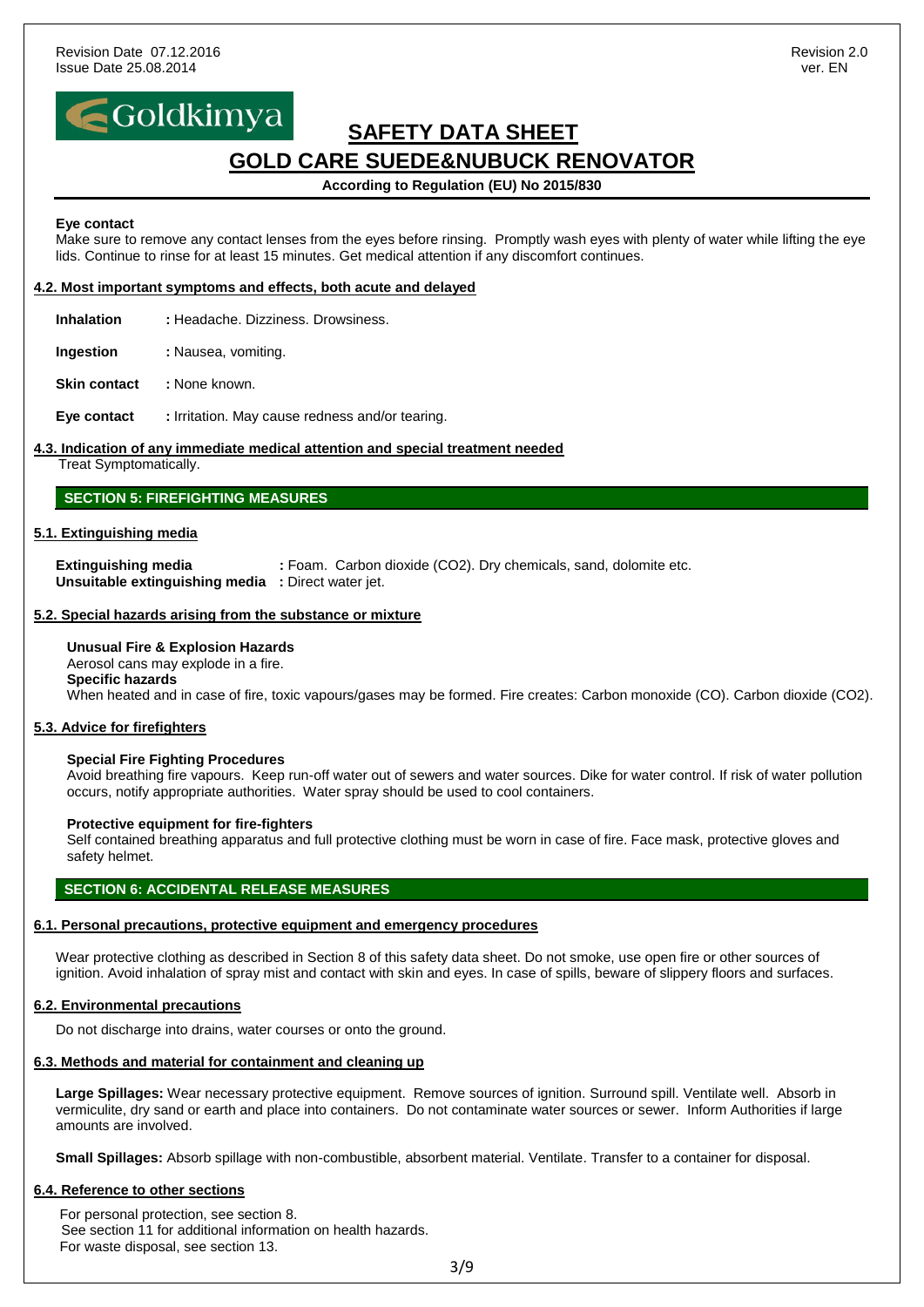

**According to Regulation (EU) No 2015/830**

#### **SECTION 7: HANDLING AND STORAGE**

#### **7.1. Precautions for safe handling**

Avoid contact with skin and eyes. Read and follow manufacturer's recommendations. Good personal hygiene is necessary. Wash hands and contaminated areas with water and soap before leaving the work site. Do not eat, drink or smoke when using the product. Observe good chemical hygiene practices. During application and drying, solvent vapours will be emitted. Container must be kept tightly closed. Protect against direct sunlight.

#### **7.2. Conditions for safe storage, including any incompatibilities**

Aerosol cans: Must not be exposed to direct sunlight or temperatures above 50°C. Store in tightly closed original container in a dry and cool place. Keep away from food, drink and animal feeding stuffs. Keep away from heat, sparks and open flame. Protect from direct sunlight.

**Store away from:** Oxidising material.

#### **7.3. Specific end use(s)**

The identified uses for this product are detailed in Section 1.2.

#### **SECTION 8: EXPOSURE CONTROLS/PERSONAL PROTECTION**

#### **8.1. Control parameters**

| <b>Name</b>          | <b>Standard</b> |             | <b>TWA-8</b> hrs        |               | STEL-15 min.           | <b>Notes</b> |
|----------------------|-----------------|-------------|-------------------------|---------------|------------------------|--------------|
| 1-Methoxy-2-Propanol | <b>WEL</b>      | 100 ppm(Sk) | 375 mg/m3(Sk)           | 150 $ppm(Sk)$ | 560 mg/m3(Sk)          |              |
| Acetone              | <b>WEL</b>      | 500 ppm     | 1210 mg/m <sup>3</sup>  | 1500 ppm      | 3620 mg/m <sup>3</sup> |              |
| utyl Acetate -norm   | <b>WEL</b>      | $150$ ppm   | $724$ mg/m <sup>3</sup> | 200 ppm       | 966 mg/ $m3$           |              |
| Propane              | <b>WEL</b>      | 1000 ppm    | 1800 mg/m <sup>3</sup>  |               |                        |              |
| propan-2-ol          | <b>WEL</b>      | 400 ppm     | 999 mg/m <sup>3</sup>   | 500 ppm       | 1250 mg/m <sup>3</sup> |              |

WEL = Workplace Exposure Limit.

#### **8.2. Exposure controls**

#### **Protective equipment**



#### **Engineering measures**

Provide adequate general and local exhaust ventilation.

#### **Respiratory equipment**

No specific recommendation made, but respiratory protection must be used if the general level exceeds the recommended occupational exposure limit.

#### **Hand protection**

Use protective gloves. Use protective gloves made of: Gloves of nitrile rubber, PVA or Viton are recommended. The most suitable glove must be chosen in consultation with the gloves supplier, who can inform about the breakthrough time of the glove material.

#### **Eye protection**

Wear approved safety goggles.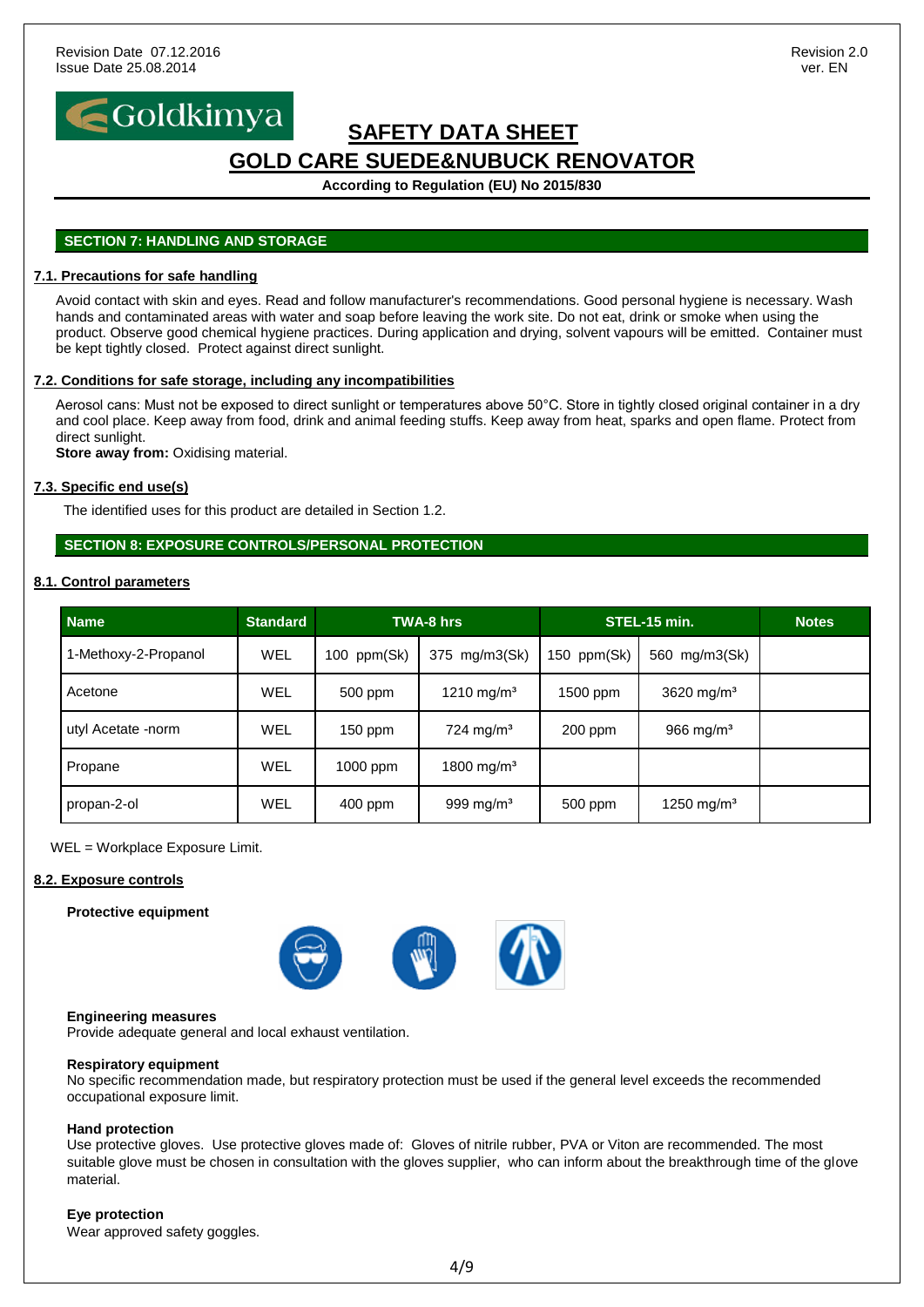## Goldkimya

### **SAFETY DATA SHEET GOLD CARE SUEDE&NUBUCK RENOVATOR**

**According to Regulation (EU) No 2015/830**

#### **Other Protection**

Wear appropriate clothing to prevent any possibility of liquid contact and repeated or prolonged vapour contact.

#### **Hygiene measures**

DO NOT SMOKE IN WORK AREA! When using do not eat, drink or smoke. Wash hands at the end of each work shift and before eating, smoking and using the toilet. Wash promptly with soap & water if skin becomes contaminated. Promptly remove any clothing that becomes contaminated. Isolate contaminated clothing and wash before reuse.

#### **Skin protection**

Wear apron or protective clothing in case of contact.

#### **SECTION 9: PHYSICAL AND CHEMICAL PROPERTIES**

#### **9.1. Information on basic physical and chemical properties**

| Appearance                                        | Aerosol.                          |
|---------------------------------------------------|-----------------------------------|
| <b>Colour</b>                                     | Colorless.                        |
| <b>Solubility</b>                                 | Insoluble in water.               |
| <b>Odour</b>                                      | Characteristics                   |
| <b>Boiling point</b>                              | No information available.         |
| <b>Melting Point</b>                              | No information available.         |
| pH Value                                          | $5,0 - 8,0$                       |
| <b>Flash point</b>                                | < 21 °C                           |
| <b>Auto-Ignition Temperature</b>                  | $>$ 350 °C                        |
| <b>Density</b>                                    | $0,800 - 0,850$ g/ml              |
| <b>Vapor Pressure</b>                             | 4.3 kPa                           |
| <b>Specific Gravity</b>                           | 0.785-0.800 g/cm <sup>3</sup>     |
| <b>Viscosity</b>                                  | L1 spindle, 200 rpm : $<$ 50 µPas |
| <b>Explosive Limits - Lower</b>                   | 1.8%                              |
| <b>Explosive Limits - Upper</b>                   | 12%                               |
| <b>Partition coefficient</b><br>(n-octanol/water) | No information available.         |

#### **9.2. Other information**

No information required.

#### **SECTION 10: STABILITY AND REACTIVITY**

#### **10.1. Reactivity**

No information available.

#### **10.2. Chemical stability**

Stable under normal temperature conditions and recommended use. Stable under the prescribed storage conditions.

#### **10.3. Possibility of hazardous reactions**

Unknown.

#### **10.4. Conditions to avoid**

Avoid contact with acids and oxidising substances. Avoid exposure to high temperatures or direct sunlight. Keep away from sources of ignition.

#### **10.5. Incompatible materials**

**Materials To Avoid** Strong acids. Strong oxides.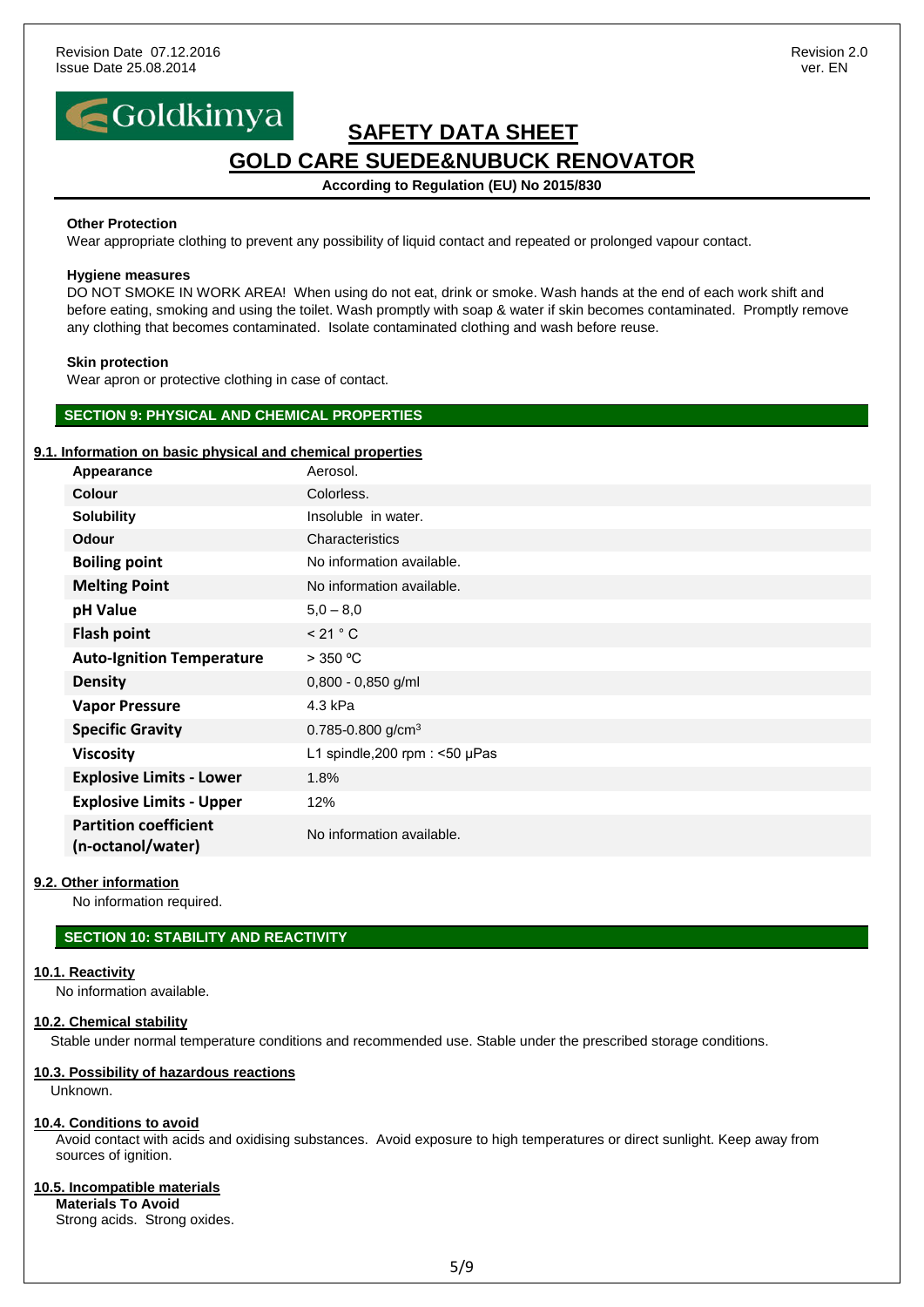

**According to Regulation (EU) No 2015/830**

#### **10.6. Hazardous decomposition products**

Fire creates: Carbon monoxide (CO). Carbon dioxide (CO2).

#### **SECTION 11: TOXICOLOGICAL INFORMATION**

#### **11.1. Information on toxicological effects**

**Toxicological information** No data recorded.

**Skin irritation / corrosion** No data available.

**Serious eye damage/irritation:** Eye irritation.

**Respiratory or skin sensitisation:** No sensitizing effects known.

#### **Germ cell mutagenicity:**

**Genotoxicity - In Vitro** Not available.

**Genotoxicity - In Vivo** Not available.

**Carcinogenicity:** Not available.

**Reproductive Toxicity: Reproductive Toxicity - Fertility** Not available.

**Reproductive Toxicity - Development** Not available.

#### **Specific target organ toxicity - single exposure: STOT - Single exposure**

Not available.

### **Specific target organ toxicity - repeated exposure:**

**STOT - Repeated exposure** Not available.

#### **Inhalation**

Prolonged inhalation of high concentrations may damage respiratory system. May cause drowsiness and dizziness.

#### **Ingestion**

May cause discomfort if swallowed. Nausea, vomiting.

#### **Toxicological information on ingredients.**

**Propane (CAS: 74-98-6)**

| >800.000 ppm/15 min. (inh.- rat) |
|----------------------------------|
|                                  |

#### **propan-2-ol (CAS: 67-63-0)**

**TOXIC DOSE 1 – LD 50** 4396 mg/kg (oral- rat) **TOXIC DOSE 2 – LD 50** 12800 mg/kg (dermal-rabbit) **TOXIC CONC.– LC 50** 72.6 mg/l/4h (inh.- rat)

6/9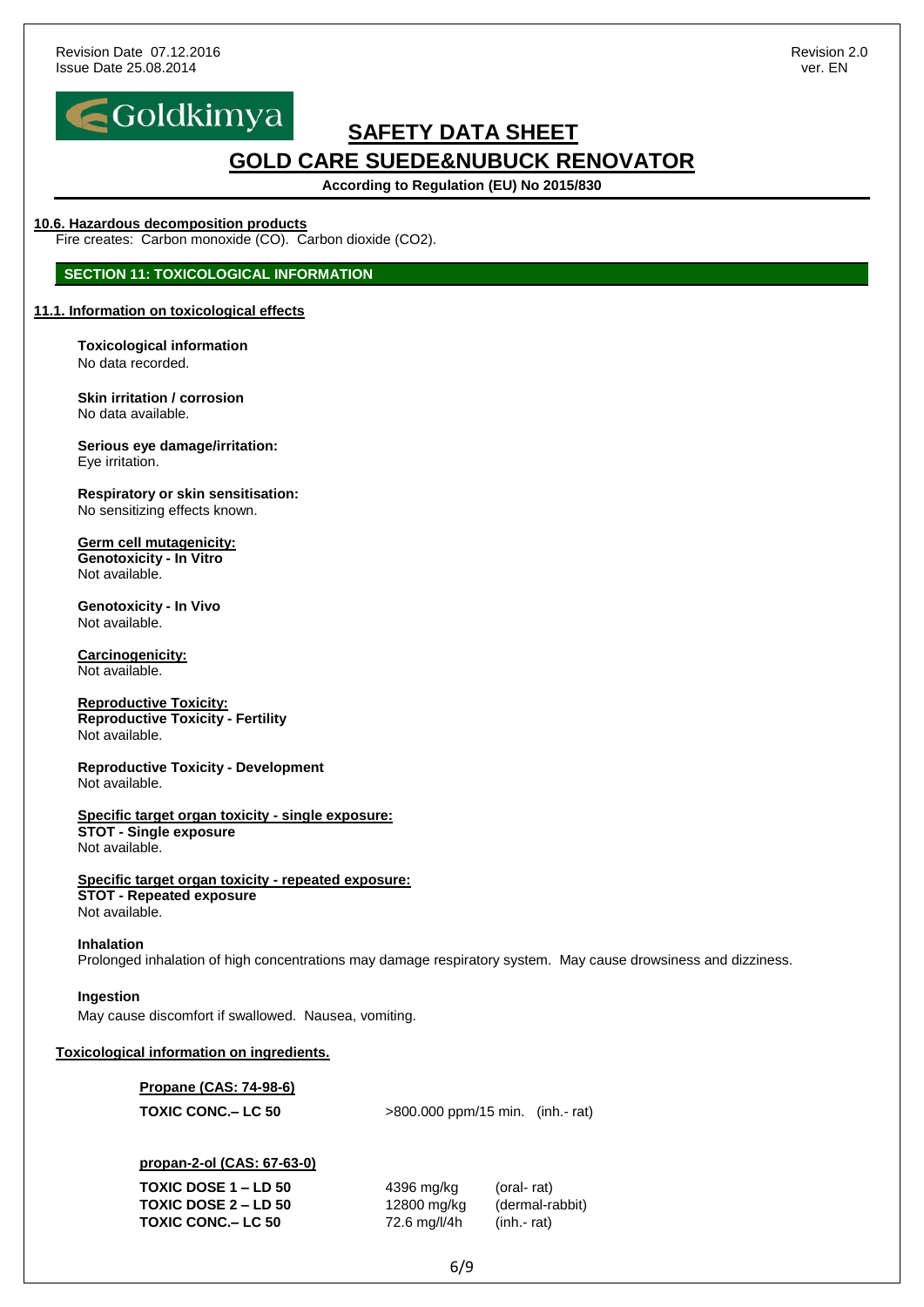

**According to Regulation (EU) No 2015/830**

#### **Butyl Acetate -norm (CAS: 123-86-4)**

**TOXIC DOSE 1 – LD 50** >8800 mg/kg (oral – rat) **TOXIC DOSE 2 – LD 50** >5000 mg/kg (dermal – rabbit) **TOXIC CONC.– LC 50** >21.1 mg/l (inh.– rat)

#### **SECTION 12: ECOLOGICAL INFORMATION**

#### **Ecotoxicity**

The product components are not classified as environmentally hazardous. However, this does not exclude the possibility that large or frequent spills can have a harmful or damaging effect on the environment.

#### **12.1. Toxicity**

No data available for product.

|                             | propan-2-ol (CAS: 67-63-0) |                                                                                  |
|-----------------------------|----------------------------|----------------------------------------------------------------------------------|
| <b>LC 50, 96 HRS., FISH</b> | 11130 mg/L                 | Pimephales promelas                                                              |
|                             | 9640 mg/L                  | Pimephales promelas                                                              |
|                             | $> 1400000 \mu q/L$        | Lepomis macrochirus                                                              |
| EC 50, 48 HRS., DAPHNIA     | 13299 mg/l                 |                                                                                  |
| IC 50,72 HRS., ALGAE        | $>1000$ mg/l               | Desmodesmus subspicatus                                                          |
|                             |                            | $D_{11}$ $A_{22}$ $A_{33}$ $A_{34}$ $A_{35}$ $A_{37}$ $A_{38}$ $A_{39}$ $A_{30}$ |

#### **Butyl Acetate -norm (CAS: 123-86-4)**

| LC 50, 96 HRS., FISH    | $18 \text{ mg/l}$ | Pimephales promelas     |
|-------------------------|-------------------|-------------------------|
| EC 50, 24 HRS., DAPHNIA | 72.8 mg/l         | Daphnia magna           |
| EC 50.72 HRS., ALGAE    | 674.7 ma/l        | Scenedesmus subspicatus |

#### **12.2. Persistence and degradability**

**Degradability** There are no data on the degradability of this product.

#### **12.3. Bioaccumulative potential**

**Bioaccumulative potential** No data available on bioaccumulation. **Partition coefficient** Not available.

#### **12.4. Mobility in soil**

**Mobility:**

The product contains volatile organic compounds (VOC) which will evaporate easily from all surfaces.

### **12.5. Results of PBT and vPvB assessment**

This product does not contain any PBT or vPvB substances.

### **12.6. Other adverse effects**

No information required.

### **SECTION 13: DISPOSAL CONSIDERATIONS**

#### **General information**

When handling waste, consideration should be made to the safety precautions applying to handling of the product.

### **13.1. Waste treatment methods**

Dispose of waste and residues in accordance with local authority requirements. Environmental manager must be informed of all major spillages.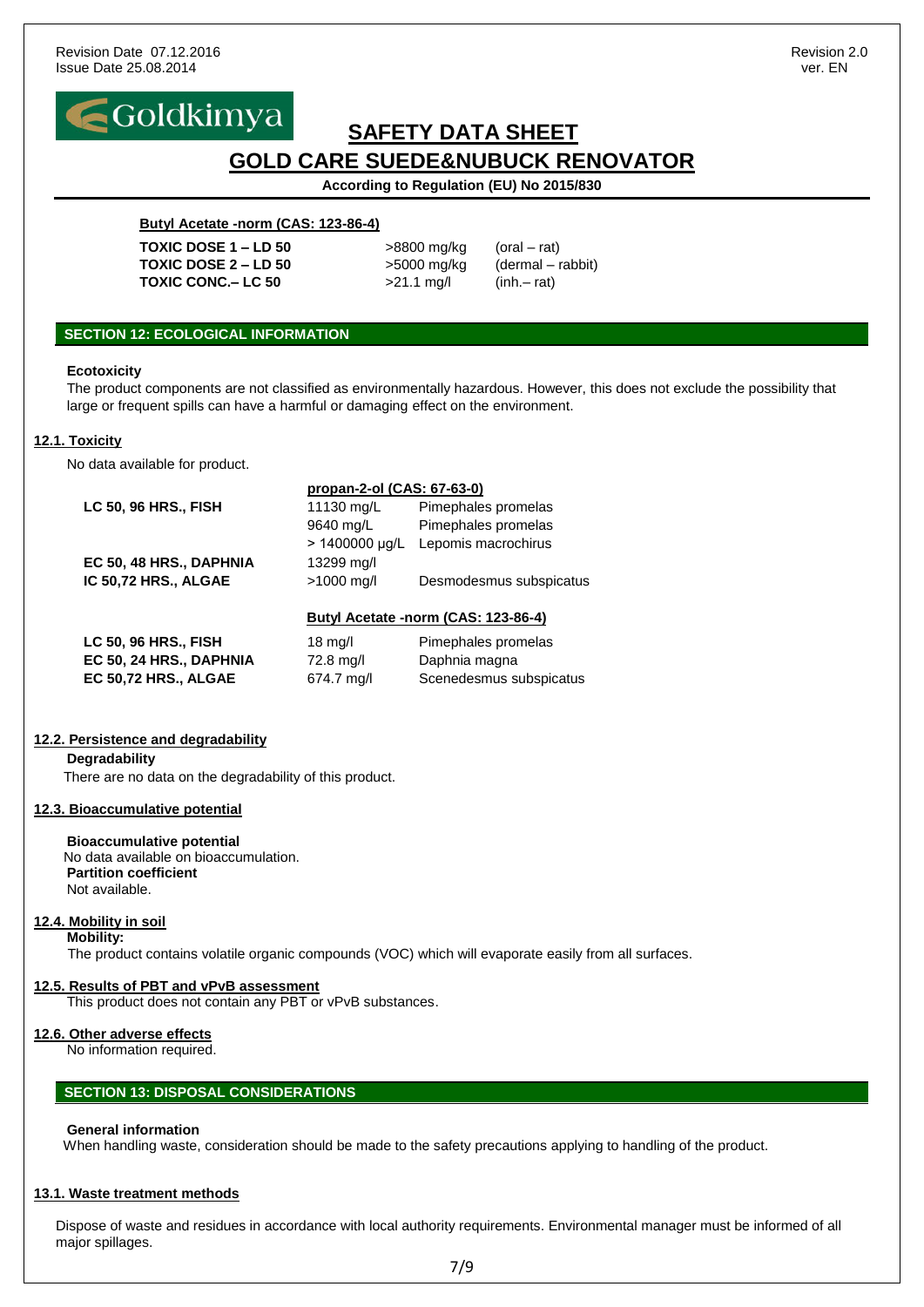

**According to Regulation (EU) No 2015/830**

| 14.1. UN number<br>UN No. (ADR/RID/ADN)                                                                                      | 1950                                                                                                 |
|------------------------------------------------------------------------------------------------------------------------------|------------------------------------------------------------------------------------------------------|
| UN No. (IMDG)                                                                                                                | 1950                                                                                                 |
| UN No. (ICAO)                                                                                                                | 1950                                                                                                 |
| 14.2. UN proper shipping name                                                                                                |                                                                                                      |
| Proper Shipping Name                                                                                                         | <b>AEROSOLS</b>                                                                                      |
| 14.3. Transport hazard class(es)                                                                                             |                                                                                                      |
| <b>ADR/RID/ADN Class</b>                                                                                                     | 2.1                                                                                                  |
| <b>ADR/RID/ADN Class</b>                                                                                                     | Class 2: Gases                                                                                       |
| ADR Label No.                                                                                                                | 2.1                                                                                                  |
| <b>IMDG Class</b>                                                                                                            | 2.1                                                                                                  |
| ICAO Class/Division                                                                                                          | 2.1                                                                                                  |
| <b>Transport Labels</b>                                                                                                      |                                                                                                      |
|                                                                                                                              | LAMMABLE<br><b>GAS</b><br>2                                                                          |
| Not applicable.                                                                                                              |                                                                                                      |
| No.                                                                                                                          | Environmentally Hazardous Substance/Marine Pollutant                                                 |
|                                                                                                                              |                                                                                                      |
| <b>EMS</b>                                                                                                                   | $F-D, S-U$                                                                                           |
| <b>Tunnel Restriction Code</b>                                                                                               | (D)                                                                                                  |
|                                                                                                                              | 14.7. Transport in bulk according to Annex II of MARPOL73/78 and the IBC Code                        |
| Not applicable.                                                                                                              |                                                                                                      |
|                                                                                                                              |                                                                                                      |
| <b>SECTION 15: REGULATORY INFORMATION</b>                                                                                    |                                                                                                      |
|                                                                                                                              | 15.1. Safety, health and environmental regulations/legislation specific for the substance or mixture |
| 14.4. Packing group<br>14.5. Environmental hazards<br>14.6. Special precautions for user<br><b>Approved Code Of Practice</b> |                                                                                                      |

Workplace Exposure Limits EH40. CHIP for everyone HSG(108).

#### **EU Legislation**

Regulation (EC) No 1272/2008 of the European Parliament and of the Council of 16 December 2008 on classification, labelling and packaging of substances and mixtures, amending and repealing Directives 67/548/EEC and 1999/45/EC, and amending Regulation (EC) No 1907/2006 with amendments.

#### **15.2. Chemical Safety Assessment**

No chemical safety assessment has been carried out.